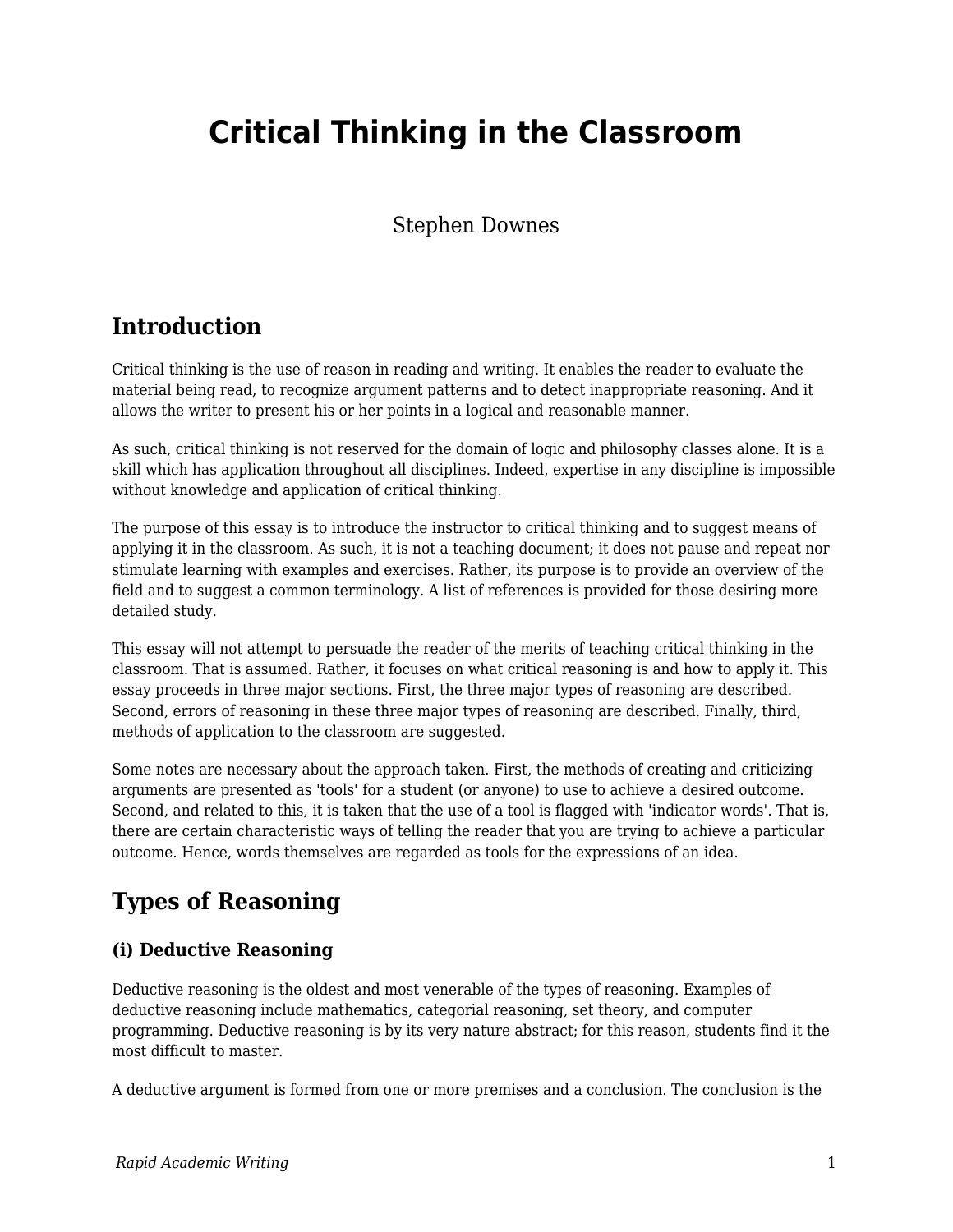opinion the author is attempting to prove is true. The premises are the reasons given in order to persuade the reader that the conclusion is true.

The premises and the conclusion of an argument are identified by indicator words. There are two types of indicator words: premise indicators, and conclusion indicators. Premise indicators always precede premises, while conclusions always precede conclusions. In general, the structure of deductive arguments is as follows:

(Using a premise indicator):

*\_\_\_\_ because \_\_\_ .*  $Since \_\_\_\_\_\_\_\_\$ .

(Using a conclusion indicator):

*\_\_\_ therefore \_\_\_.*

Notice the use of not only the indicator words ('because', 'since' and 'therefore') but also the use of punctuation and conjunctions to indicate the structure of the argument. Good writing follows a clear argument structure, and hence, good writing uses grammatical elements to show clear argument structure.

In the absence of an indicator word (some people are sloppy writers), the reader is reminded that the conclusionis an opinion. Hence, the conclusion is usually 'hedged' in some way. By that, what is meant is that the conclusion is not stated directly, but rather, is qualified with expressions like, 'I think that" or 'It must be that', or the like. Compare, for example, the difference between "The sky is blue" and "The sky must be blue". The latter is clearly hedged, hence, it must be an opinion and therefore probably the conclusion of an argument.

Not all arguments are deductive arguments. Deductive arguments may be recognized by their characteristic forms. The form of an argument can be recognized by identifying keywords. Because deductive arguments constitute a particular sort of reasoning, they entail the use of a particular set of words. In particular, there are three types of key words to watch for.

- 1. Mathematical keywords: plus, minus, equals
- 2. Categorical keywords: is, all, some, no, every, any, only
- 3. Propositional keywords: both...and, either, ... or, if .. then, unless

These keywords are not used only to recognize deductive arguments. Knowledge of the role of these keywords also enables the writer to write clear, structured sentences. This will be discussed in more detail in section three.

#### **(ii) Inductive Reasoning**

The purpose of an inductive argument is to produce generalizations from matters of fact or experience. It is not as old as deductive argumentation, nor is it as well respected. Nonetheless, without inductive argumentation it would not be possible to live in the world at all.

Types of inductive reasoning include statistical generalizations, analogy, reasoning concerning cause and effect, and probability.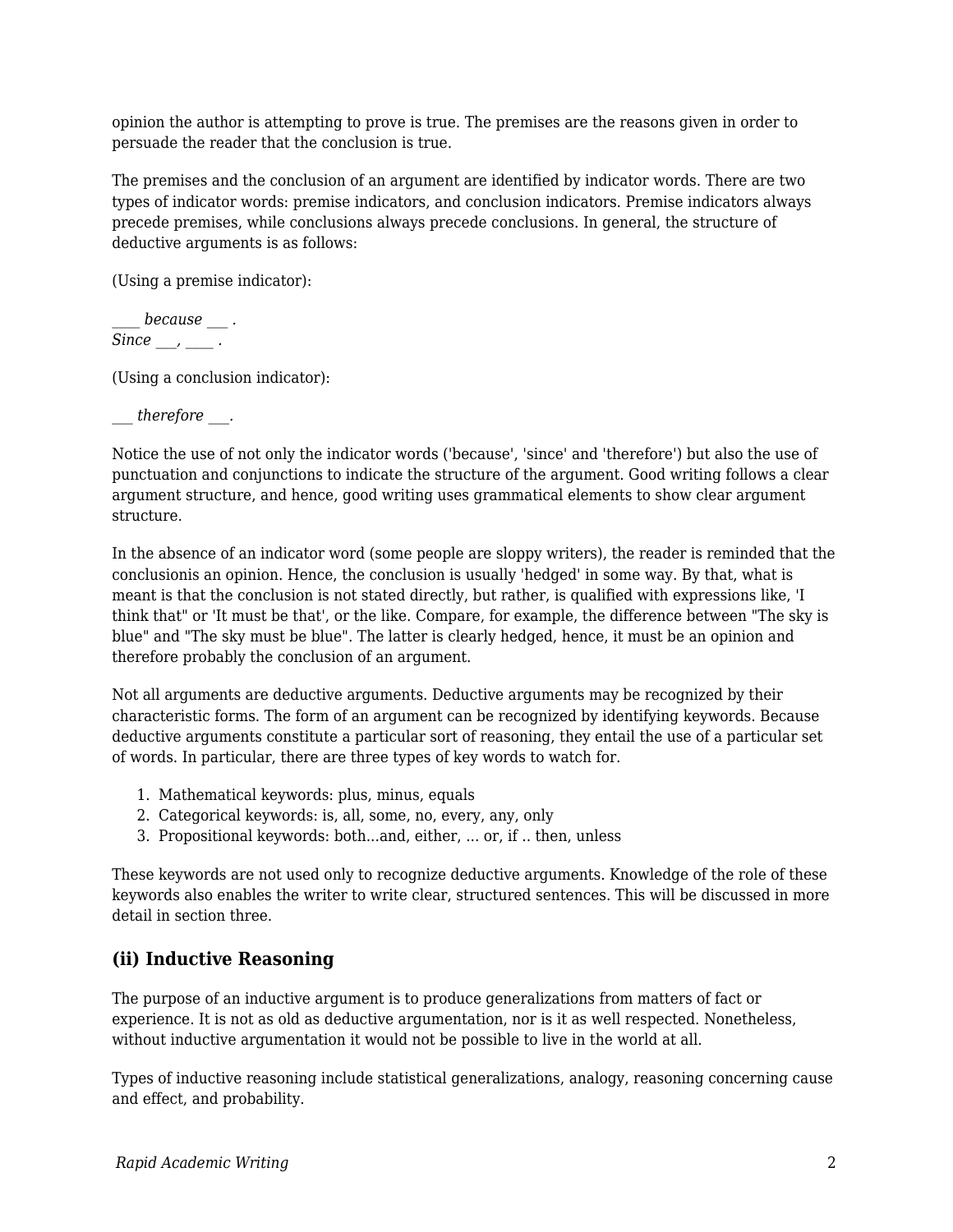Like a deductive argument, an inductive argument is formed from one or more premises and a conclusion. And like a deductive argument, the purpose of an inductive argument is to persuade the reader that the conclusion is true, and the premises are given as reasons to believe that the conclusion is true. All that was said above of indicator words and hedging is also true of inductive arguments. Hence, the two can be distinguished only by their keywords.

Here are characteristic keywords of some inductive arguments:

- 1. Statistical keywords: most, many, five percent, usually, generally
- 2. Analogical keywords: is like, is similar to, like, as
- 3. Probabilistic keywords: the chances of, probably, likely
- 4. Causal keywords: causes, depends on, effect

Again, the use of these keywords tells the reader what sort of argument s being used. A reader can, for example, recognize an analogy much more clearly if the words 'like' or 'as' are used than if they are not.

#### **(iii) Abductive Reasoning (Inference to the best explanation)**

Abductive reasoning was recognized as such only in the late nineteenth century by Charles Sanders Peirce, though there are instances of it through antiquity. It is now the most common form of argument in the sciences, for it involves the postulation of theories which explain some event or regularity.

The form of an inference to the best explanation differs from that of deductive or inductive argument, though (confusingly) the same indicator words are used. In an abduction, the conclusion is some event or regularity which needs to be explained, while the premises are the theories or sets of conditions which do the explaining. That said, the word 'why' is used much more frequently in explanations, hence, the word 'why' can be used to distinguish abductions form other forms of argument.

The most common form of an inference to the best explanation is:

*The reason why \_\_\_ is because \_\_\_*.

Note again that the conclusion should be some fact or regularity, while the premise is typically a theory. Very often the conclusion which is being explained is also the conclusion of an inductive argument. A writer will use induction to show that some generalization is true, and then use abduction to explain why it is true.

Abductive arguments do not have characteristic keywords (other than 'explains' and 'why'). The only way to distinguish between an inductive or deductive argument and an abduction is to determine whether the conclusion is a fact (in which case it's an abduction) or an opinion (in which case it's a deductive or inductive argument). It is important to watch for hedging words while making this distinction.

# **Errors of Reasoning**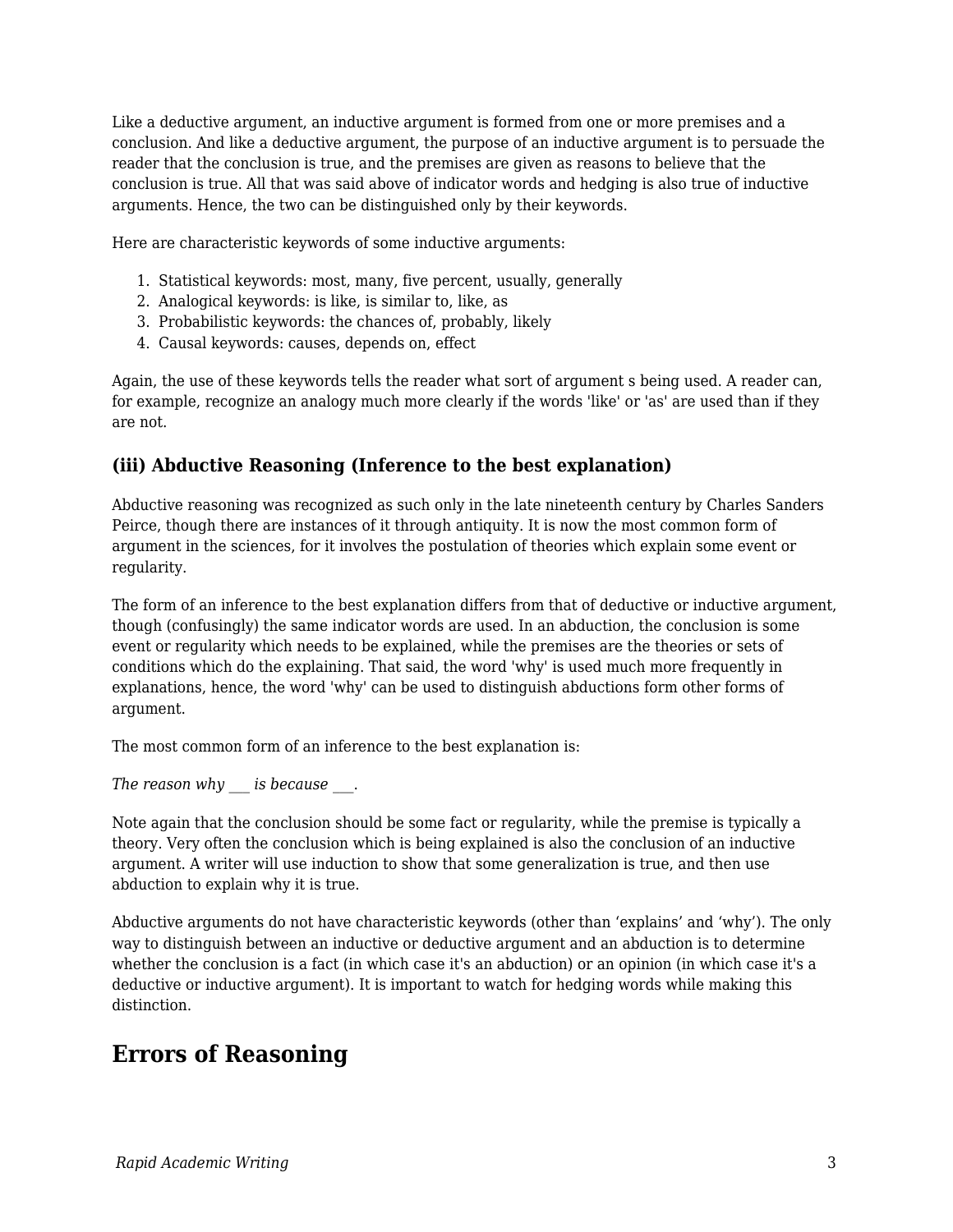#### **(i) Deductive Errors**

There are two ways a deductive argument can fail: (i) the premises may be false, or (ii) the conclusion may not follow from the premises. Students often attempt a third method of evaluation: arguing directly against the conclusion. While this is allowed, it amounts to ignoring the argument in favour of the conclusion, and hence, is never decisive.

Whether or not the premises are true, if the conclusion follows from the premises, then the argument is valid. To say that an argument is valid is to say that the premises are appropriately related to the conclusion. The premises need not be true. To see this, consider the following argument: "If Mulroney is a Marxist, then he likes Castro, and he is a Marxist, hence, he likes Castro." As it happens, the premises are false. But suppose they were true. Then we can see clearly that the conclusion would have to be true as well; the premises support the conclusion.

In order to show that a deductive argument is invalid, it is necessary only to show that there is some way the premises could be true while the conclusion could be false. If this is possible, then we can see that the premises do not make the conclusion true. Consider the following example: "If the mill is polluting the river, then we can see dead fish, and we can see dead fish, therefore, the mill is polluting the river." Even if the premises actually are true, we can see that they do not support the conclusion, for it could be that something else is killing the fish, and that the mill is not polluting the river at all.

There are two major forms of invalid argument:

Denying the Antecedent. Any argument of the form "If A then B, and not A, therefore B" is invalid.

Affirming the Consequent. Any argument of the form: "If A then B, and B, therefore A" is invalid. The example of the mill (above) affirms the consequent.

The second way of criticizing a deductive argument is to show that the premises are false. Students are particularly hesitant to do this, however, it is often (all too often) accomplished with ease. Consider a categorical premise of the form "All A are B", for example, "All things which swim in the sea are fish." This is easily shown to be false by observing that there can be some A which is not B, for example, a dolphin swims in the sea, but is not a fish.

In general, premises are shown to be false by showing that their contradictories are true. Here are some common contradictions:

- 1. 'All A are B' contradicts 'Some A is not B'
- 2. 'No A are B' contradicts 'Some A is B'
- 3. 'If A then B' contradicts 'A and not B'
- 4. 'Either A or B' contradicts 'Not A and not B'
- 5. 'Both A and B' contradicts 'Not A'

An argument which is both valid and has true premises is called a sound argument. Sound arguments are also sometimes called cogent arguments.

#### **(ii) Inductive Errors**

All inductive arguments base their success on the similarity between the objects or events described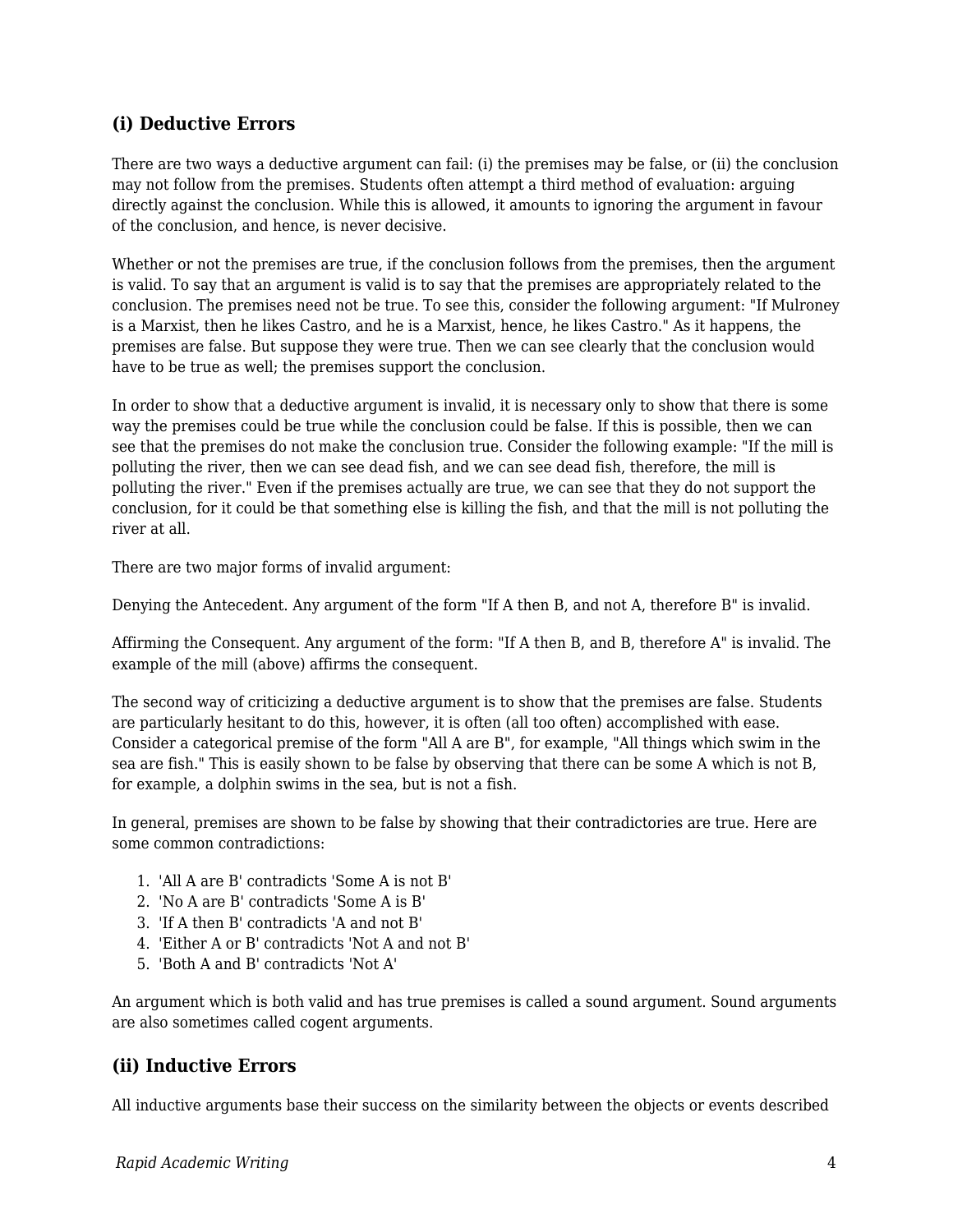in the premises and those described in the conclusion. This is most clear in the case of an analogy, and so we turn to the first error of inductive reasoning:

False Analogy. The two things being compared are not similar in a way which is relevant to the conclusion. For example, suppose someone argued, "An employee is like a nail. Just like a nail, an employee must be hit in the head in order to get him to work." This argument may be criticized by showing that employees are not like nails in that (i) incentives will not persuade a nail to work, but they will persuade employees to work, and (ii) a nail won't resent being hit, but an employee will.

Statistical generalizations are arguments which use some sort of sample to draw a conclusion about apopulation. For example, a pollster will collect a sample of opinions and draw conclusions about the population as a whole. In order for the sample to tell us anything useful about the population, the sample must be similar to the population. The two major inductive fallacies are cases where the sample may be dissimilar to the population:

Hasty Generalization. The sample is too small, and hence, we can't be sure that it is similar to the population.

Unrepresentative Sample. The sample can be shown to be in some way different from the population. For example, a survey taken in only one city is unrepresentative of the nation as a whole.

Unrepresentative samples are very common. Phone-in or write-in polls are classic examples of unrepresentative samples. So are testimonials. Many instructors value student opinions and observations in class. No doubt this makes the students feel good, but such information should not form the basis of instruction, for the individual experiences of one person constitute an unrepresentative sample.

There is a variety of things which can go wrong in causal reasoning. In order to say that A causes B, a minimum of two things must be true:

- 1. Generally, if A happens, then B happens
- 2. Generally, if A does not happen, then B does not happen
- In addition, many theorists argue that there should be a third condition:
- 3. There must be a law of nature connecting A and B

The most common causal fallacy occurs when only the first condition is true and yet a causal relation is assumed to hold:

Post Hoc Ergo Prompter Hoc (After this therefore because of this). This fallacy consists in assuming that because one thing follows the other, the one thing is caused by the other.

Good inductive arguments are called strong arguments. Bad inductive arguments are called weak inductive arguments.

#### **(iii) Abductive Errors**

There are two major ways an inference to the best explanation can go wrong: either (i) the fact to be explained is not a fact at all, or (ii) the theory which does the explaining is inadequate. Let us consider these in turn.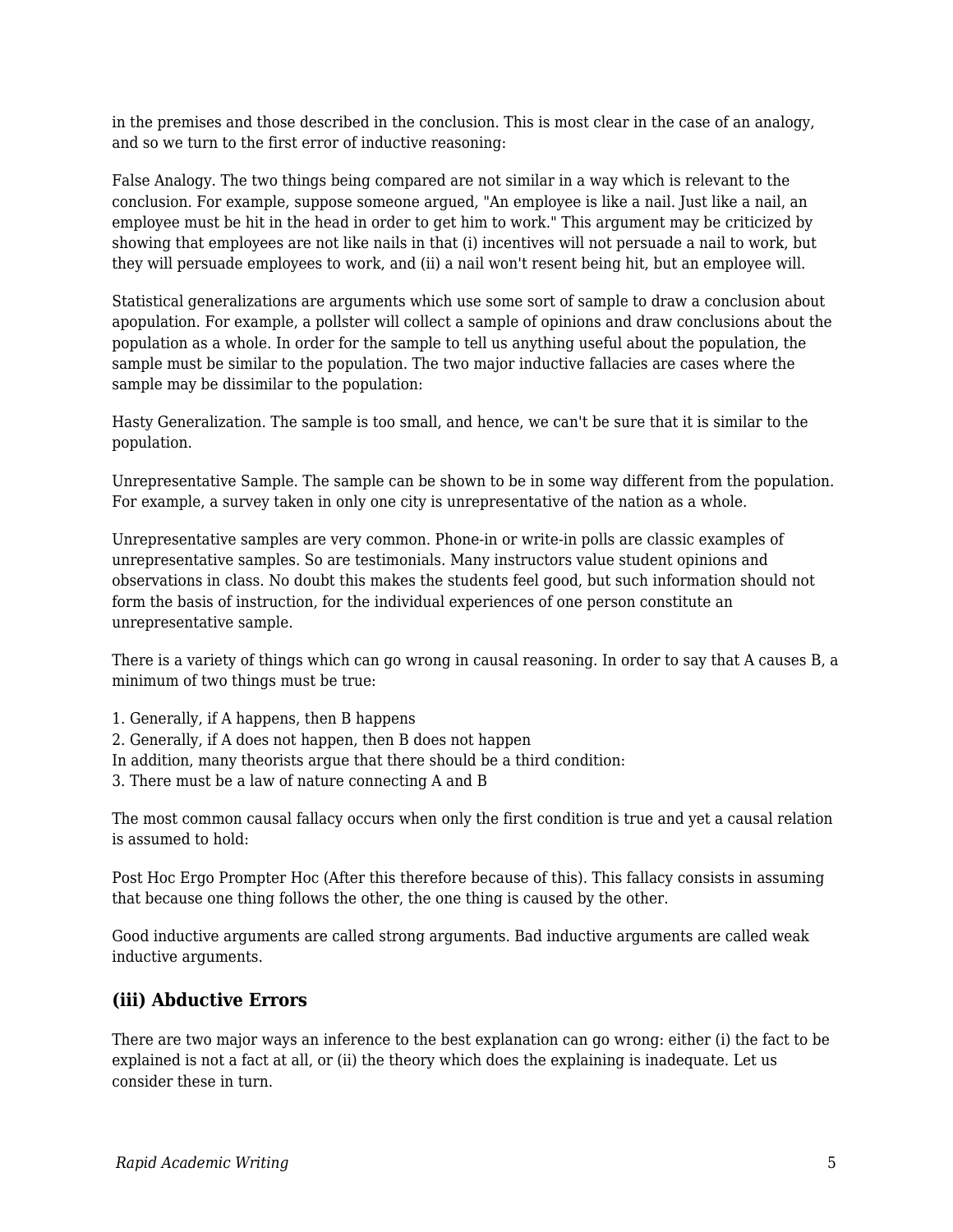The fact to be explained may be false because of:

Non-support. For example, Jenny may wonder why John knows so much about physics. This 'fact' is false because of non-support if John knows nothing about physics.

Subverted Support. The argument which supports the 'fact' is not a good argument. For example, if a generalization such as "Edmontonians are cheap" was formed on the basis of one person's experience, then it is supported by an unrepresentative sample. Pointing out that this putative fact is not well supported is to subvert support.

There are also two ways a theory can be inadequate:

Untestibility. Theories which cannot be tested are not good theories. Theories are tested by being used to make a prediction. If a theory cannot be used to make a prediction, then it is a poor theory. For example, if someone theorized that "Coffee keeps you awake because it has wakening properties" then this theory could be criticized because we cannot use it to predict what other things will keep us awake.

Better Alternative. If another theory can explain the same phenomenon and is a better theory, then the new theory can be used to criticize the old. There are two major criteria for the betterness of a theory: (1) the theory has a wider scope, that is, it applies to more things; and (2) the theory is simpler.

#### **(iv) Informal Fallacies**

There is also a range of error which can be committed in any type of argument. These are grouped under the heading of 'informal fallacies' ("fallacy" is a ten-dollar word for "error of reasoning") .

The first grouping is Fallacies of Relevance. These are fallacies because they change the subject in some way. The following are major fallacies of relevance:

Attacking the Person. Authors commit this fallacy when they argue that because their opponent is a certain type of person, then their opponent is wrong. Students often argue that this form of argument is legitimate. For example, they argue that if a person has an interest in the outcome of an argument (say, a developer argues that some land should be rezoned) that a valid criticism may be made. This assumption is wrong.

Appeal to Force. In this fallacy, the reader is advised that some bad consequence will occur if the conclusion is not believed.

Appeal to Pity. In this fallacy, the reader is appealed to for support because the writer is in some bad state. For example, if a politician tells you how hard he worked on a piece of legislation, he is appealing to pity.

Prejudicial Language. A writer commits this fallacy when some moral value is attached to believing or not believing a conclusion. For example, "Clear thinkers agree that murder is bad" is a fallacy because it implies that people who disagree are not clear thinkers.

Appeal to Popularity. This fallacy is committed when it is argued that because most people believe a conclusion, then the conclusion is true. History is replete with examples where the majority was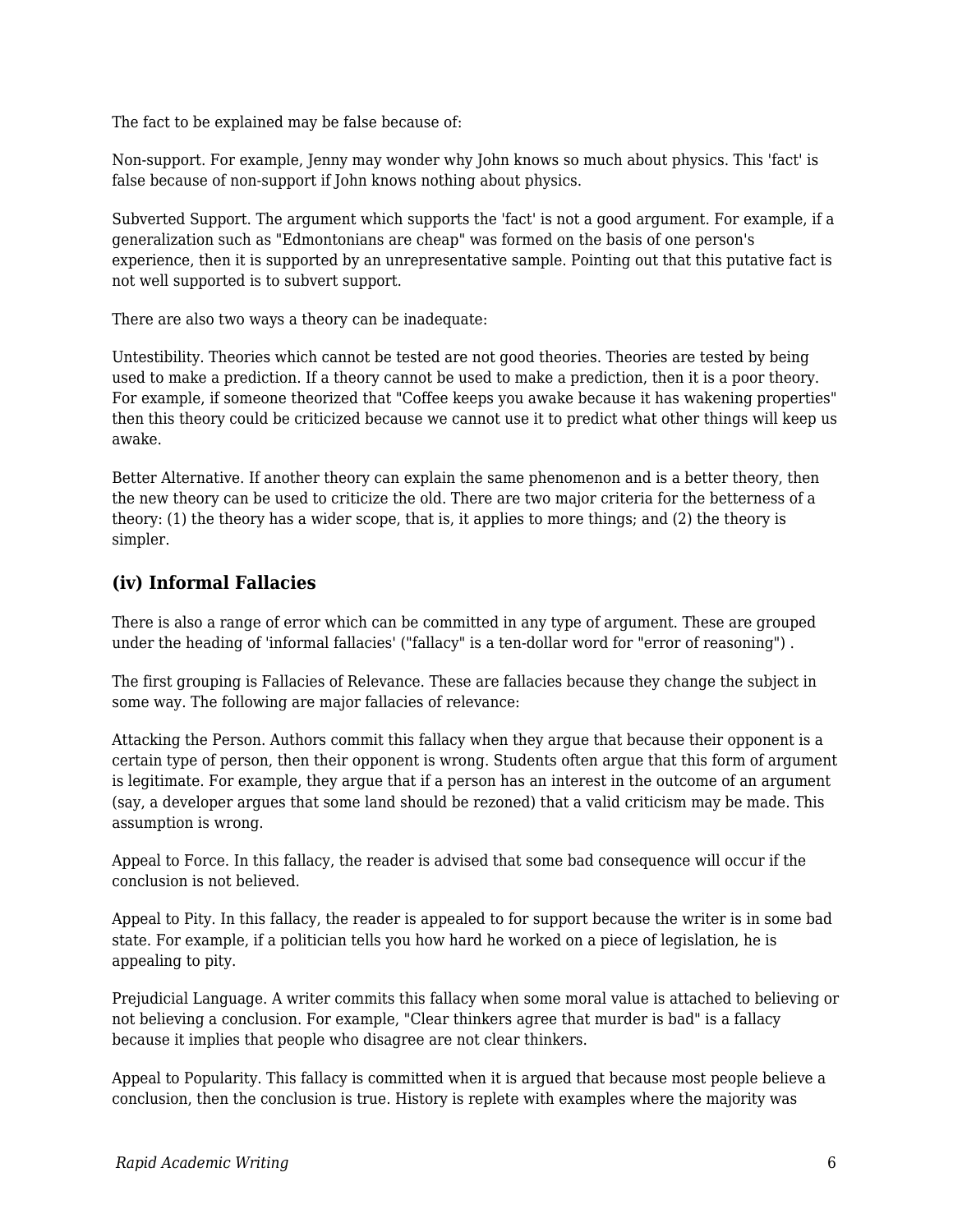wrong.

The second grouping is Fallacies of Distraction. These are fallacies because while the premises in question appear to be true at first glance, closer examination shows them to be false.

False Dilemma. In this fallacy, the reader is presented with two options, and since one is unacceptable, we are forced to choose the second. The fallacy occurs when more than two options actually exist.

Argument from Ignorance. This fallacy is by far and away a student favourite. In this fallacy it is argued that because some proposition has not been proven to be true, it is therefore false.

Slippery Slope. The writer argues that if some proposition is believed, a chain of consequences will follow, leading to some unacceptable conclusion. The fallacy occurs when there is no reason to believe the consequences will actually occur.

Complex Question. This fallacy occurs when two separate points are presented as a single point. This fallacy is committed a lot on surveys, where a reader may be asked, for example, "Do you support reducing the deficit and cutting social programs?"

Begging the Question. Very often, this is the only way students know how to argue. Instead of offering support for a conclusion, the arguer instead restates the conclusion in a slightly different manner. Obviously, when the conclusion is simply restated, no support has been given for the conclusion.

The third grouping concerns Fallacies of Authority. Students tend to be very trusting of authority, even when the authority is inappropriate.

Unqualified Authority. This occurs when an authority is quoted outside his or her field of expertise. Celebrity endorsements fall within this category.

Disagreement. Even when an authority is an expert in the field, it may be that experts in the field disagree on the point in question. In such a case, an appeal to an authority is fallacious, since it is possible to quote an equally qualified authority who holds the opposite view.

Unnamed Authority. This fallacy is committed when an authority is implied but not named. This fallacy may be detected by the use of phrases such as "experts agree..." or "it is said that...". This is a fallacy because there is no way to know that the authority is an expert.

The fallacies listed in this section constitute only a partial list; they were chosen because they are committed the most frequently and because they are most often believed by students.

### **Applications in the Classroom**

Critical reasoning has many more applications in the classroom than merely the correcting of faulty arguments. Critical thinking concerns the nature of argumentation itself, and all branches of knowledge involve some form of argument. This section will describe a number of applications of critical reasoning in the classroom.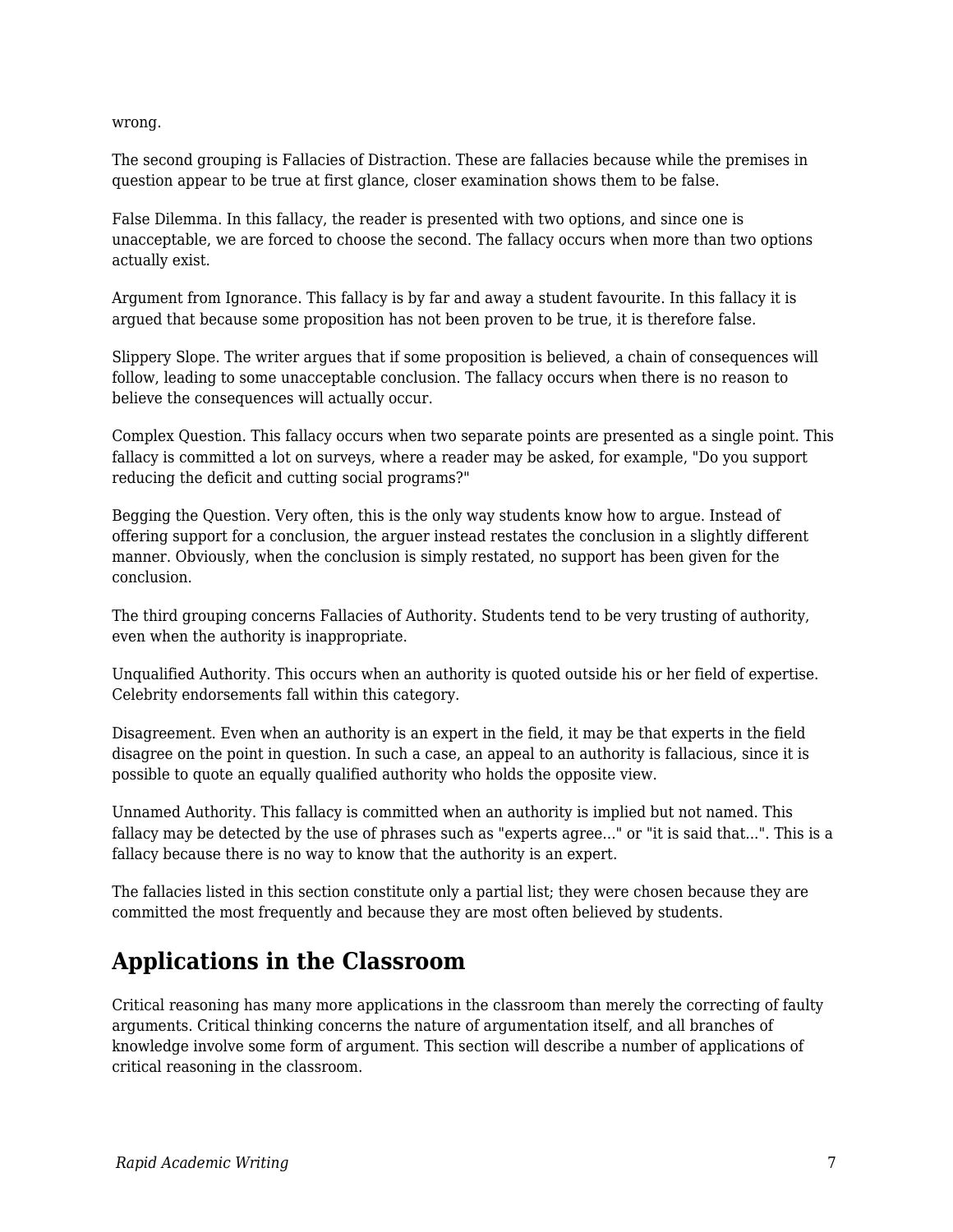#### **(i) Writing**

Knowledge of logical structures improves a student's writing in a direct and dramatic fashion. When logical structures are understood, the construction of a sentence is understood as an application of a particular logical structure. The following is a brief example of this process.

Simple sentences using categorical form. The structure of a categorical proposition, 'All A are B', mirrors the structure of a simple sentence. The 'A' in question is the subject of the sentence, while the 'B' is the predicate. This is useful because it helps correct problems with noun-verb agreement. Clearly identifying the subject and the predicate reminds the student that they work as a pair.

Another application of categorical form involves the use of subordinate clauses. The subject-predicate form clearly illustrates to the student the idea that subordinate clauses modify the subject (or predicate) they are attached to. Showing the student a sentence of the form:

"All men are mortal"

clarifies the form of:

"All men who are kings are mortal."

Complex sentences using logical operators. Complex sentences are formed out of simple sentences using logical operators. Consider, for example, how a complex sentence may be constructed from the simple sentences "All men are mortal" and "Socrates is a man".

If all men are mortal then Socrates is a man. Either all men are mortal or Socrates is a man. All men are mortal and Socrates is a man.

Even more complex sentences or paragraphs using indicator words. Using simple and complex sentences as described above, the structure of paragraphs can be detailed to students. We identify the premises and conclusion of an argument as a set of sentences. Then these sentences are assembled into a paragraph using indicator words.

If all men are mortal then Socrates is a man, and all men are mortal, therefore Socrates is a man.

All men are mortal, and Socrates is a man. Therefore, Socrates is mortal.

More complex paragraphs are constructed from more complex arguments. Consider the following:

All men are mortal and Socrates is a man. Thus, Socrates is mortal. All things which are mortal eventually die. Therefore, Socrates will eventually die.

#### **(ii) Abstraction**

Knowledge in many disciplines is abstract knowledge. This is most clearly the case in mathematics, where notation such as " $x+y=z$ " is abstract, but it is also true in many other cases. For example, in geography, students may be taught that a river meanders in a particular way. This is abstract because we are not talking about any particular river. Or in music, students are taught to read sheet music. This is abstract because sheet music is not generally written for a particular music.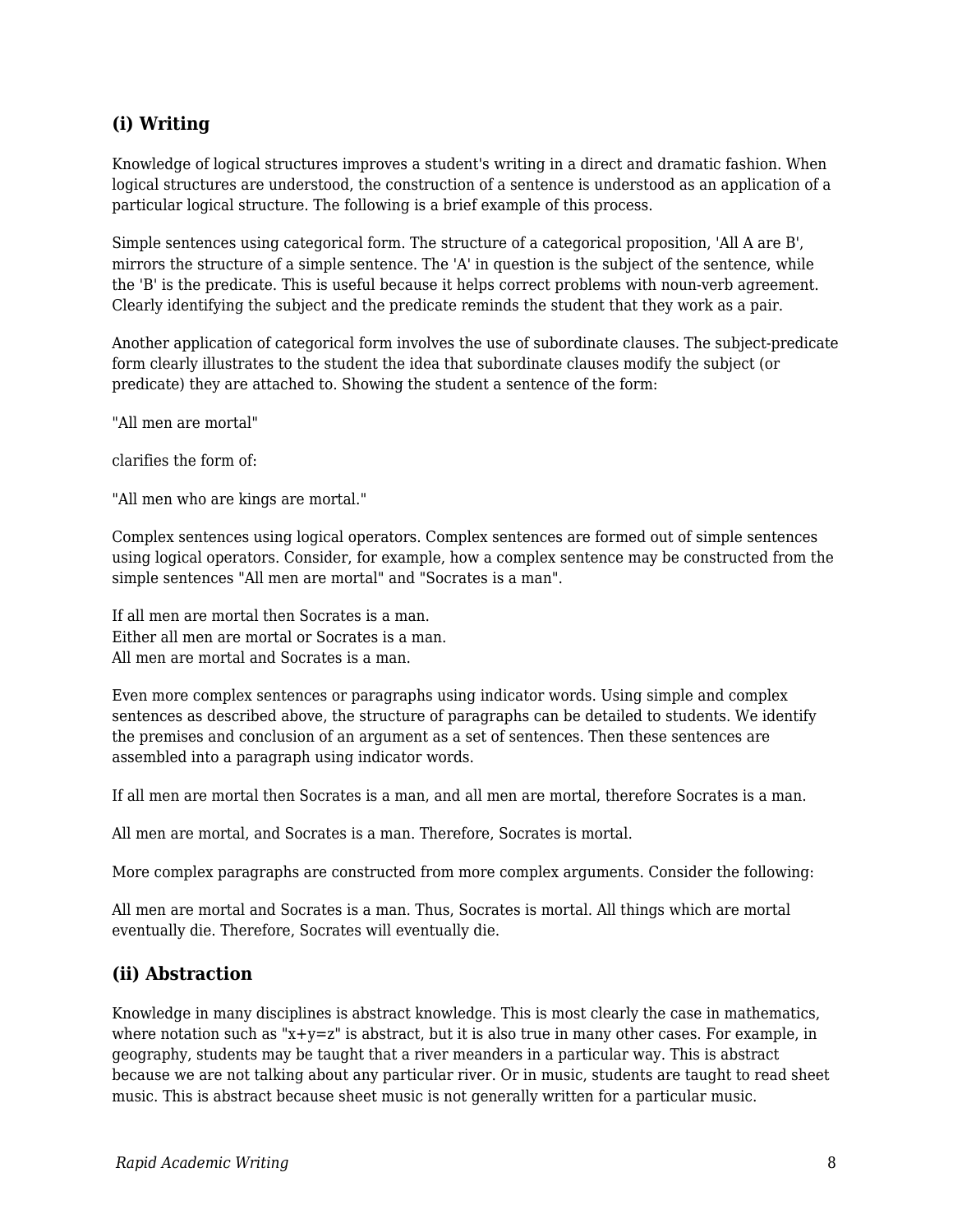Critical thinking forces a student to reason abstractly because sentences and arguments are thought of as abstract structures. The long paragraph just above should be recognized by the student as an instance of:

All A are B and S is A. Thus, S is M. All M are D. Therefore, S is D.

The benefits of abstract thought should be clear. Lessons learned in one domain are more easily applied in another domain when abstract features of the two domains are identified.

How might this be applied in a classroom? In essence, it involves imparting to the student not merely knowledge of particular matters of fact, but also the abstract form of whatever knowledge is being taught. For example, the proposition that "Rome fell because of a lack of morality" is an instance of the more general "Civilizations fall because of immorality". Students may be shown this, and also shown that the same pattern occurs in "Sodom and Gomorrah fell because of immorality" and "This civilization will fall because of immorality".

#### **(iii) Reading**

Students often misunderstand what they are reading. Often this is because they do not know what to look for in a piece of writing. This is understandable; there are many ways to go wrong when reading even a short paragraph.

For example, students often misunderstand a particular sentence. One common mistake occurs, for example, when a student interprets "Not all men are mortal" as meaning "No men are mortal". Knowing that the contradictory of "All A are B" is "Some A are not B" would allow the student to understand that "Not all men are mortal" means "Some men are not mortal".

Students often believe that information contained in a subordinate clause is the main point of a sentence. Making the structure of categorical propositions clear corrects this error.

Students frequently miss the main point of a paragraph as a whole. Pointing to indicator words makes conclusions clear, and the conclusion is a main point of a paragraph. If a student learns to look for conclusions, misunderstandings of this sort can be reduced.

Students should be reminded on a regular basis how to extract information from a text. From time to time, it is useful to identify a key paragraph in a piece of writing and to provide an analysis of it, showing the student how to identify what each sentence says and showing the student how to identify the author's main point. Consider, for example, the following paragraph:

A country, after all, is not something you build as the pharaohs built the pyramids, and then leave standing there to defy eternity. A country is something that is built every day out of certain basic shared values. And so it is in the hands of every Canadian to determine how well and wisely we shall build the country in the future. (Pierre Trudeau, Memoirs, p. 366)

The use of the indicator word "so" clearly shows that the last sentence is the conclusion. There are no logical operators in the last sentence, hence, it is a simple sentence of the form "Every Canadian should determine...". The student should also note the use of an analogy in the first sentence. And notice the reasoning, in very abstract form: "A country cannot be left unattended, therefore, all people must attend to the country'.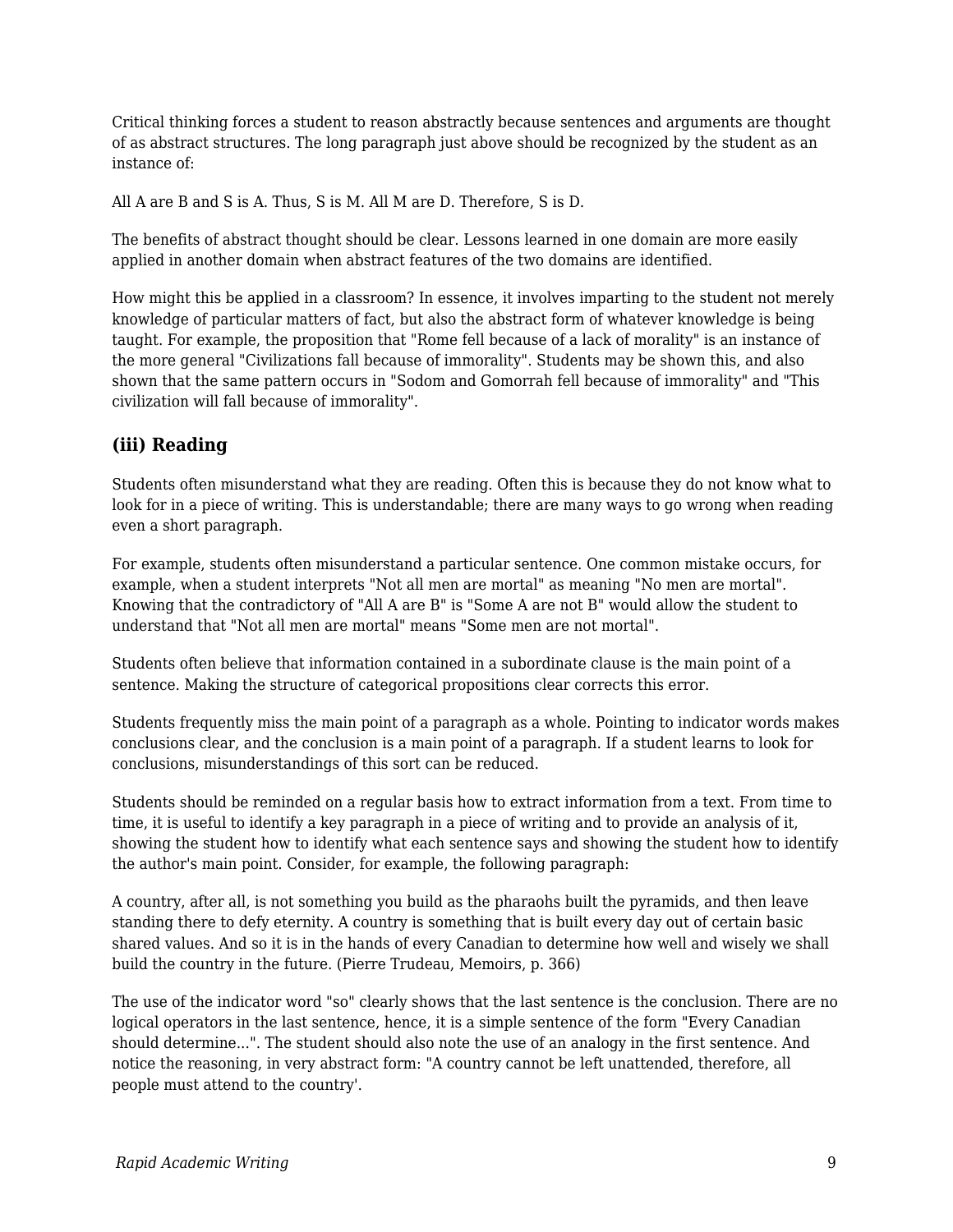#### **(iv) Critical Evaluation**

This is the clearest application of critical thinking in the classroom. Essentially, it involves questioning the truth of premises and the validity of arguments, in other words, not taking the written (and spoken) word as Gospel. Students (and especially those coming straight from high school, where everything is Gospel) find this difficult to do.

A criticism of a point of view is, like everything else in academia, a form of argument. The conclusion is always that some argument has committed a logical error. The premises are the reasons for believing that the error occurred. The form of all critical evaluations is as follows:

The argument does such-and-such, and Such-and-such is a fallacy, Thus, the argument is a fallacy.

(Very often the second premise is left implicit.)

Students need to be shown that all sources, including their textbooks and their instructors (not to mention the media and their friends) can commit errors of reasoning. The best means to show them this is to critically evaluate any materials used for instruction. My own experience is that this can be very confusing for a student (one student commented, "I've never seen an instructor criticize the text before).

It is important, therefore, to state the criticism and the reason for the criticism clearly. It is also important to state the intent of posing such criticisms, specifically, that the student should not accept everything as being true, and that the student is expected to perform a similar sort of evaluation on any material. It is especially useful to encourage students to criticize the instructor, and to occasionally concede some points. Even when there is a response to be made, much more progress is made when a good criticism is acknowledged as such.

Finally, students should be required to stand the test of good reasoning. Comments in papers or in class which commit logical errors should be identified as errors in reasoning. This requires some tact. The approach should not be that the student is wrong, but rather, that the student's reasoning is flawed.

### **Suggested Readings**

Barker, Stephen F. The Elements of Logic. McGraw-Hill, 1989.

Bergmann, Merrie, Moor, Fames, and Nelson, Jack. The Logic Book. Random House, 1980.

Cedarblom, Jerry, and Paulsen, David. Critical Reasoning. Third Edition. Wadsworth, 1991.

Copi, Irving M. and Cohen, Carl. Introduction to Logic. Second Edition. Macmillan, 1990.

Davis, Wayne. An Introduction to Logic. Prentice-Hall, 1986.

Huff, Darrell. How to Lie With Statistics. Norton, 1954.